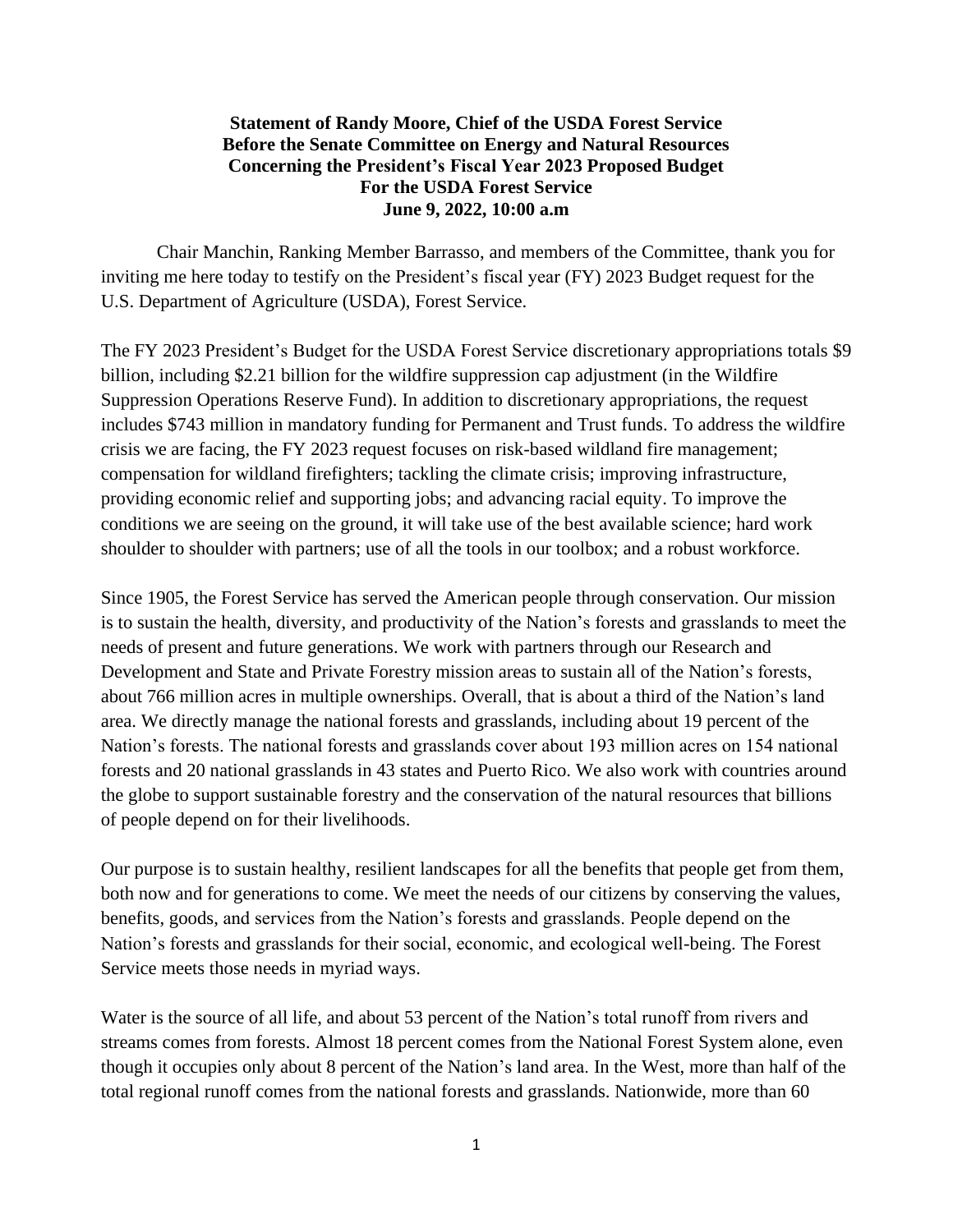million people depend on the national forests and grasslands for their drinking water. More than 3,400 communities in 36 states depend on the National Forest System for their municipal water supplies, including cities like Portland, Denver, and Atlanta.

Climate change is causing historic droughts in the West and placing water supplies and other natural resources at risk. Carbon sequestration is vital for combating climate change. Forests take up vast quantities of carbon in trees and soils—in fact, forests are America's largest terrestrial carbon sink. Our forests, plus harvested wood products and urban forests, offset almost 15 percent of the Nation's total carbon dioxide emissions and almost 12 percent of all greenhouse gas emissions. The National Forest System alone stores almost 14 billion metric tons of carbon, or about a quarter of the Nation's carbon storage in forests. Each year, the National Forest System adds about 31 million metric tons of carbon of net gain.

The National Forest System is a tremendous source of jobs and economic opportunities for Americans. Many rural communities depend on the National Forest System for roads and other infrastructure as well as for employment, goods, and services. In fiscal year 2020, the National Forest System supported more than 370,000 jobs and contributed more than \$35 billion to the national gross domestic product (GDP). Outdoor recreation alone accounted for 45 percent of those jobs and 38 percent of the contribution to the GDP in 2020. Forest landscape management and investments, including fuels and forest health treatments, accounted for more than a quarter of the jobs and 31 percent of the contribution to the GDP. Forest products, minerals and energy, and livestock grazing also played an important role. In fiscal year 2021, the national forests generated 2.9 billion board feet of timber - enough timber to build about 180,000 new single-family homes. Together, various kinds of resource extraction accounted for about a quarter of the jobs and 27 percent of the contribution to GDP. Forest products alone supported more than 42,000 jobs and contributed more than \$3.7 billion to GDP.

The main way that many Americans use and enjoy their national forests and grasslands today is for outdoor recreation. We have 370,000 miles of road to give people access to their favorite spots. Our visitors have 159,000 miles of trail they can use across landscapes of all kinds. They can use 220,000 miles of stream across the National Forest System, and those are the favorite spots by far; most outdoor recreation occurs within half a mile of a stream. In 2020, we had 168 million visitors. People come to use and enjoy the national forests and grasslands together with family and friends, with benefits that include physical exercise and all the mental and other health benefits that come with it. For local communities, this is where they live, work, and play. Outdoor activities and scenery give them a sense of identity and place, adding to their quality of life.

All this is now at risk on forests and grasslands nationwide. Many ecosystems nationwide are degrading and losing habitat for our native plants and wildlife. Climate change is altering environmental conditions nationwide. Drought has contributed to outbreaks of insects and disease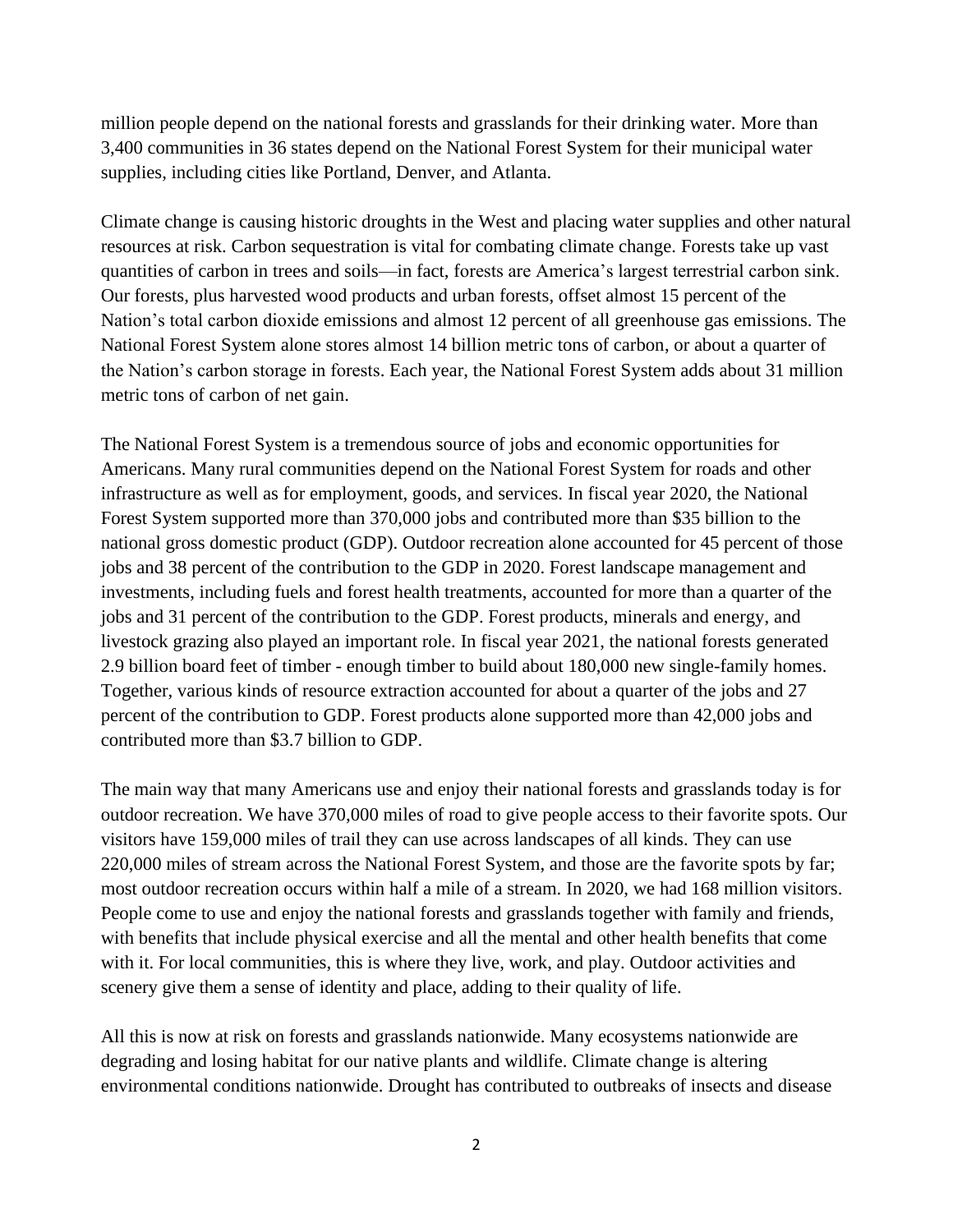that have killed tens of millions of acres of forest across the West. Changing environmental conditions have lengthened fire seasons into fire years and worsened wildfires across the West. At the same time our forests are becoming more overgrown and unhealthy. Expanding development into the wildland urban interface puts more homes into fire-prone landscapes. One American home in three is now in the wildland/urban interface, increasing wildfire risk to these communities, because 80-90 percent of all wildfires are human-caused.

The growing wildfire risk is due to accumulating fuels, a warming climate, and expanding development in the wildland/urban interface. But we know what to do based on decades of science and experience. To protect communities and natural resources, we need to restore healthy, resilient fire-adapted forests.

For decades, we have been putting fuels and forest health treatments into place, but it has been a challenge to coordinate funding and capacity across landownership boundaries at the needed scale. We have tended to place our treatments where we can rather than where we should. The result is that the scale of our work on the ground has not matched the place and scale of highest risk; therefore, the risk has continued to grow.

In the right places at the right scale, our science-based thinning and burning treatments work to protect communities, infrastructure, and natural resources while helping wildland firefighters respond to wildfires safely and effectively. We now have the science and tools we need to size and place treatments in a way that will truly make a difference for confronting the wildfire crisis. Science tells us that less than 10 percent of the fire-prone areas in the West are responsible for 80 percent of the exposure. That is where our focus will be: on the landscapes where the risk to lives, homes, communities, and natural resources is greatest.

The Forest Service cannot succeed in this alone. The wildfire crisis facing the nation confronts us across ownerships. This is not just about the National Forest System. The highest risk firesheds are typically in multiple ownerships, with wildfire ignitions potentially coming from multiple directions across boundary lines. Fortunately, we have decades of experience working through partnerships and collaboration based on common values and shared goals across shared landscapes.

Delivering water, wood, wildlife, and all the other values and benefits that our citizens want and need from the Nation's forests and grasslands depends on success in confronting the wildfire crisis through sustained investments over multiple years. It also depends on the hard work of motivated employees who feel valued, safe, and respected in a workplace free of harassment that reflects the diversity of the people we serve. Understanding the challenges many people have faced particularly during the pandemic, we have redesigned services to maintain the mental health and resilience of our employees, particularly our wildland firefighters. We are working across government to enhance the work experiences of firefighters and to provide the pay and benefits they deserve.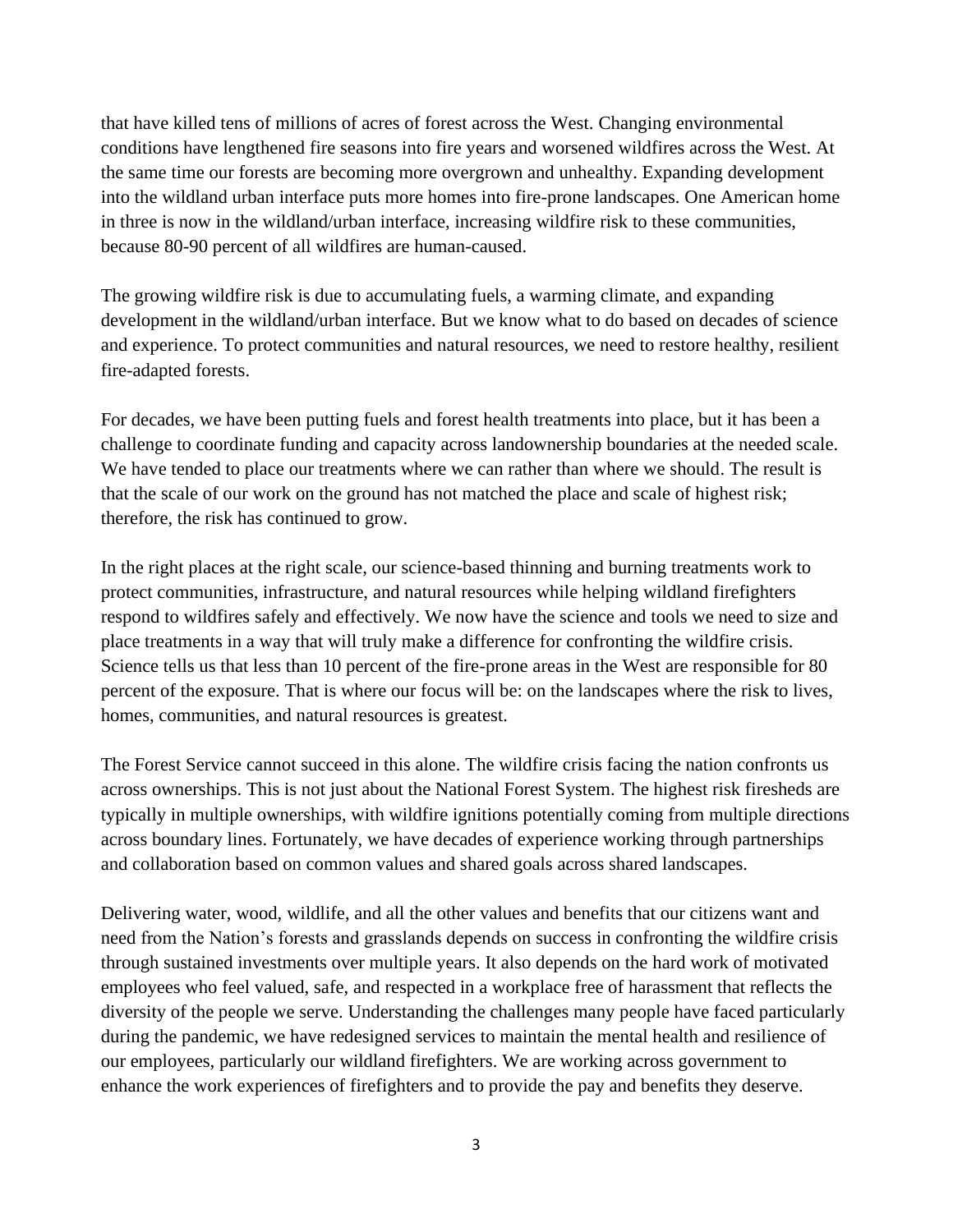The investments highlighted below reflect services the Forest Service delivers through our National Forest System, State and Private Forestry, and Research and Development mission areas. These investments enable the Forest Service, together with our partners, to restore the long-term forest health and resiliency across landscapes the American people cherish. The citizens we serve deserve nothing less.

## **Highlights From the President's FY 2023 Budget Request for Specific Priorities**

Each of the requested investments detailed below showcase the agency's priorities:

- \$321 million for hazardous fuels reduction, which will allow the agency to mitigate wildfire risk on 3.8 million acres in high priority and high-risk areas. This investment builds on the hazardous fuels funding the Forest Service will receive through the Infrastructure Investment and Jobs Act in 2023 and supports the objectives of the agency's 10-year wildfire crisis strategy.
- \$1.15 billion for Wildland Fire Management Salaries and Expenses to fund additional firefighters and firefighting support personnel and support this Administration's direction that all firefighters receive a minimum wage of \$15 per hour. This increased workforce capacity will enhance year-round fire response and hazardous fuels reduction activity and allow the Forest Service to continue important investments that support the health, wellbeing, and resilience of the agency's wildland firefighting force.
- \$1.68 billion for National Forest System Salaries and Expenses. Funding will strengthen areas needed to support the Infrastructure Investment and Jobs Act, the agency's 10-year wildfire crisis strategy, and the Great American Outdoors Act. This funding will also help the agency bolster capacity in critical non-fire programs, which have lost staffing in recent years, and thereby enhance social and economic benefits to the American public.
- \$110 million for Recreation, Heritage and Wilderness to increase capacity for critical recreation operations, planning, services, and improvements, with particular emphasis on creating welcoming, sustainable, and equitable recreation opportunities for all Americans with a focus towards underserved and Tribal communities.
- \$98 million for Vegetation and Watershed Management to support healthy and resilient watersheds and landscapes, sustain the production of clean and abundant air and water, assist with meeting the Administration's climate goals, support post-fire restoration work, and contribute to healthy and productive rural communities and Tribal Nations.
- \$45 million for Minerals and Geology Management, which will support efforts to locate and prioritize orphaned oil and gas wells for remediation and the inventory, environmental analysis, and clean-up of mine reclamation sites.
- \$26 million for Grazing Management to support post-fire restoration, provide for strategic incentives to grazing permittees, and build vibrant rural economies.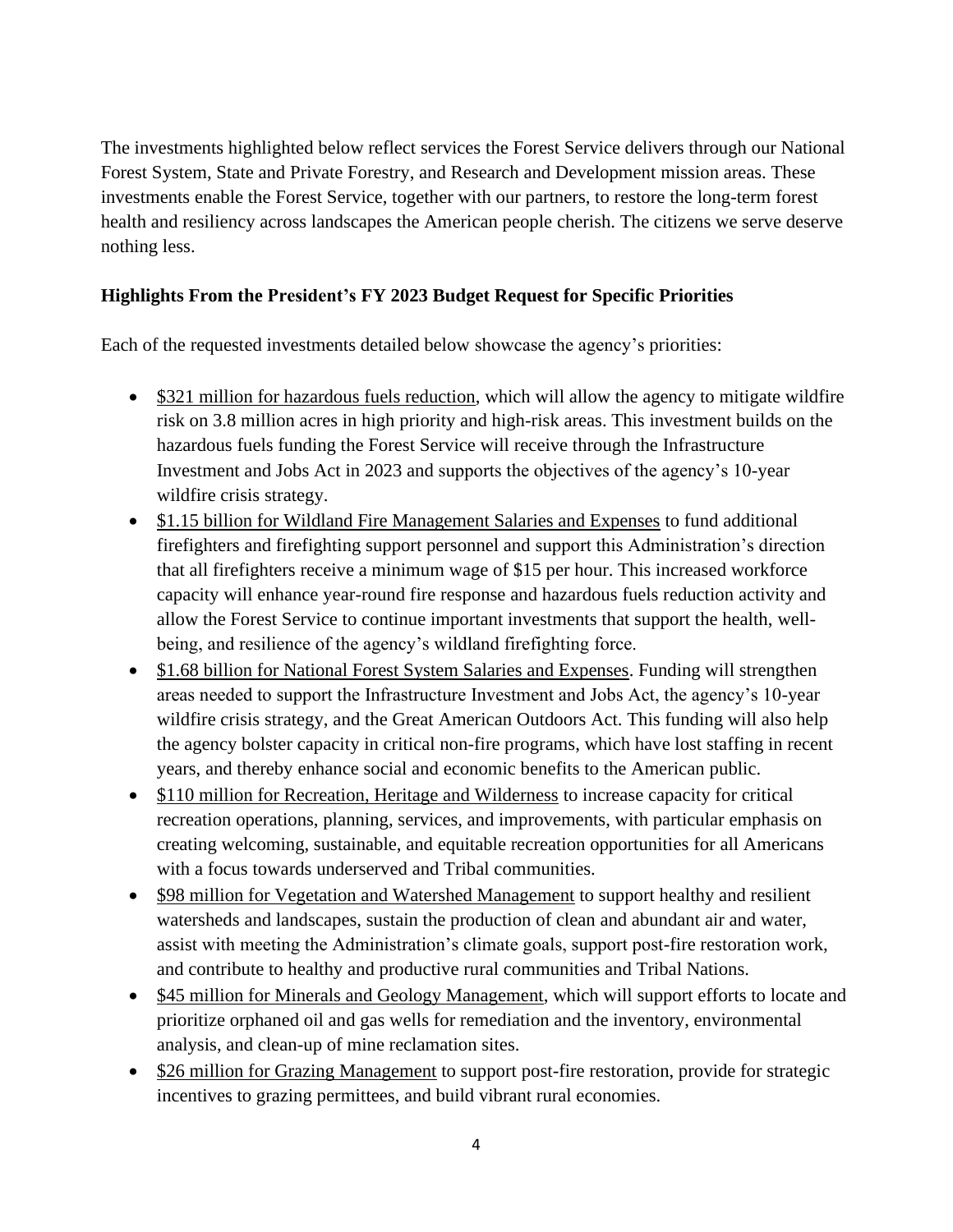• \$59 million for Forest Health Management to ensure healthy forests and functional landscapes and to address the effects of climate change on public lands in support of the conservation priorities of the Administration.

The FY 2023 Budget request also builds on the approach to climate change articulated in the FY 2022 Budget and leverages the historic investments enacted in the Infrastructure Investment and Jobs Act to implement the Administration's climate agenda. The request supports the expansion of the scope and scale of research and science delivery related to reforestation, carbon sequestration, carbon accounting, mitigating forest pests, and post-fire restoration, and invests \$6 million to support the USDA Climate Hubs in FY 2023.

Through Great American Outdoors Act (GAOA) (P.L. 116-152) funding, the Forest Service continues to repair and upgrade vital infrastructure and facilities in the national forests and grasslands through the National Parks and Public Land Legacy Restoration Fund. GAOA also permanently funds the Land and Water Conservation Fund (LWCF), investing in conservation and recreation opportunities in public and private lands through the Forest Legacy Program and Federal Land Acquisition.

According to the agency's 2020 economic analysis, Forest Service GAOA projects are projected to support approximately 4,400 jobs and contribute \$420 million to the Gross Domestic Product on an average annual basis over the 5-year authorization of the National Parks and Public Land Legacy Restoration Fund. In FY 2023, the Forest Service proposes \$94.3 million for the Forest Legacy Program, \$123.9 million for Federal Land Acquisition, and \$285 million for the National Parks and Public Land Legacy Restoration Fund. The FY 2023 project lists are included in the FY 2023 Budget request.

## **Legislative Proposals and Administrative/General Provisions**

The FY 2023 President's Budget proposes several key legislative changes to improve our effectiveness in delivering programs and services:

- *Interest Bearing Account*: This legislative proposal would allow the Forest Service to establish an interest-bearing Treasury account for funds received in settlements and other legal actions. This proposal is based on a USDA Office of Inspector General audit recommendation.
- An addition to the Administrative Provisions that would provide *authority to Job Corps staffs to continue to effectively operate in the new budget structure*. The Enterprise Program, Geospatial Technology and Applications Center, remnant Natural Resource Managers, and National Technology and Development Program are already covered under this provision.